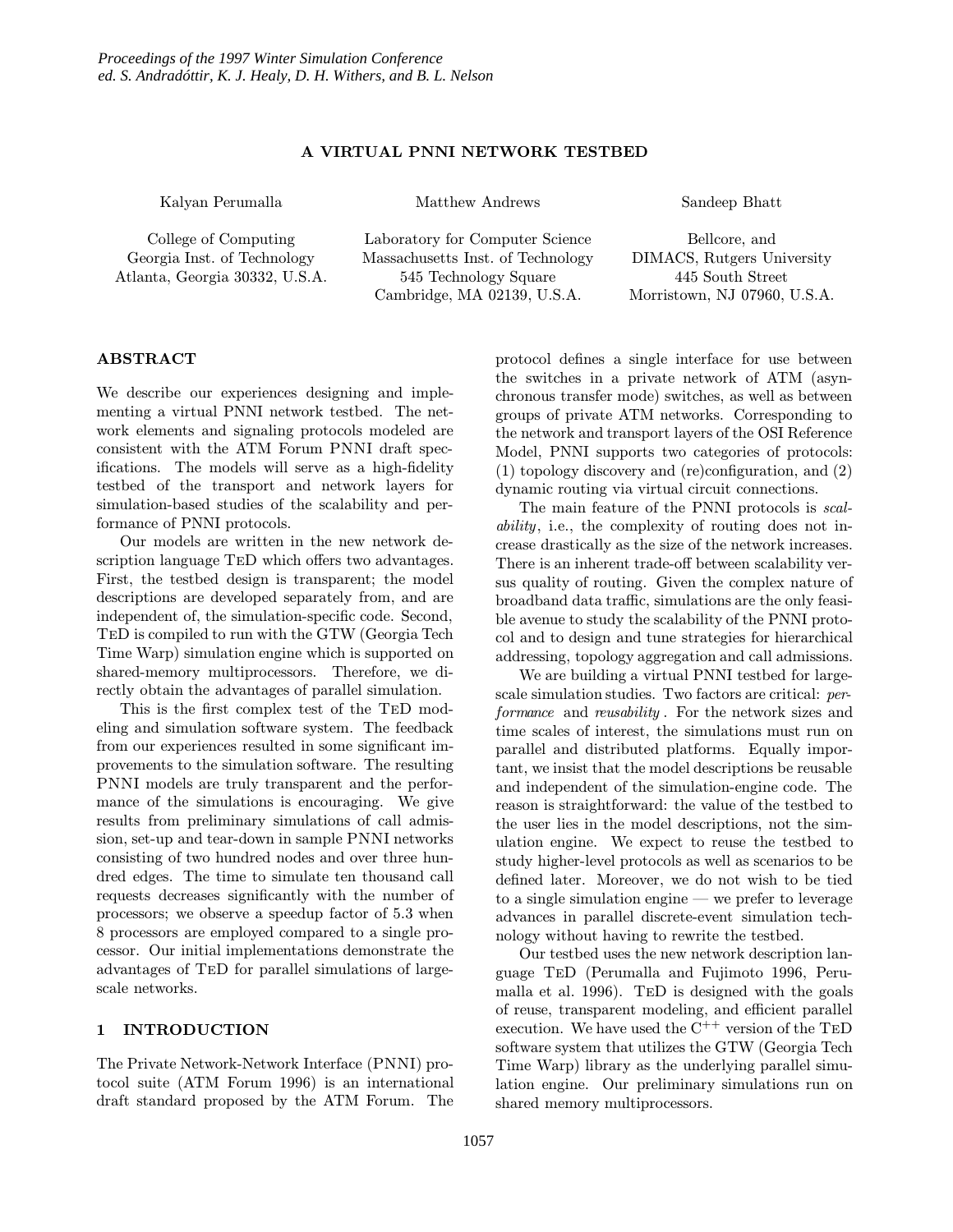This paper presents the modeling and simulation aspects of the testbed. Specifically we focus on the issues that arise in (1) separating model code from simulation specifics, and (2) organizing the model for parallel simulation, without interfering with transparency. Ongoing network-oriented studies will be reported in separate, forthcoming publications.

The remainder of this paper is organized as follows. Section 2 presents an overview of the TeD language and the PNNI protocols, and describes the challenges of building transparent PNNI models. Section 3 describes the TeD design of the PNNI testbed, while Section 4 describes some of the implications of the testbed on the simulation engine. Section 5 describes our initial simulation study and presents results of parallel simulations. Finally, Section 6 identifies ongoing and future directions.

#### 2- TRANSPARENT PNNI MODELS

TeD (Telecommunications Description) is a language for developing transparent model descriptions which are (i) not tied to any specific simulation engine, and (ii) not cluttered with references to simulation code. While TeD was conceived for telecommunication network models, its basic constructs permit more general use.

Besides developing a virtual PNNI testbed, our modeling experience also served as the first complex test of the TeD modeling and simulation software system. The feedback from our experiences resulted in some significant improvements to the simulation software. The end result is that the PNNI models are truly transparent and the performance of the simulations is encouraging.

The remainder of this section gives high-level overviews of TeD, PNNI, and the challenges of developing transparent models.

#### 2.1- TED Overview

TeD supports a parsimonious set of concepts: event, channel, entity, architecture, process and component. Entities, the basic building block for TeD models, are object-oriented encapsulations. These abstractions are in the spirit as the VHDL language (Bhasker 1995) for hardware description.

An entity specifies the abstract interface of a network element or protocol. Entity interfaces are defined in terms of channels through which events flow; mappings among channels interconnect entities. The behavior of an entity is specified by its architecture which consists of processes and components (sub-entities). Inheritance between entities and architectures allow entity (architecture) types to inherit

from other entity (architecture) types. Entity and architecture type definitions can be compiled to create a model database. Instantiations and compositions among database objects establish desired network configurations. Models can be customized via parameters that are assigned user-defined values after compilation.

TeD constructs facilitate the development of transparent network models. At the same time, the disciplined (and restricted) ways to compose entities makes it possible to compile models for parallel execution. By enforcing the discipline for composition within the language itself, the dual concerns of model specification and execution are effectively separated. This separation allows the development of complex models which can exploit state-of-the-art technologies for parallel and distributed simulation.

#### 2.2 PNNI Overview

The PNNI protocol is a complex set of ATM routing and signaling mechanisms proposed in the draft specifications v1.0 (ATM Forum 1996). It represents one of the most sophisticated signaling protocols devised to date, aimed at supporting QoS-based routing along with unprecedented levels of scalability.

The PNNI specifications are based on a hierarchical addressing scheme which is used for maintaining network topology information and for call routing. In a global network it is infeasible for each node to contain a complete description of the entire network the costs of storing and updating this information are prohibitive. On the other hand, a hierarchical scheme allows nodes to have reduced "views" of the network; thus, changes to the network need not be propagated to every node.



Figure 1: An Example PNNI Network

The PNNI hierarchy organizes network nodes (at level-0) into level-1 peer groups; level-1 groups are grouped together into level-2 peer groups, and so on. Figure 1 gives an example of a PNNI hierarchy with 4 levels. The level-0 nodes have addresses of length 3, level-1 groups have addresses of length 2, and so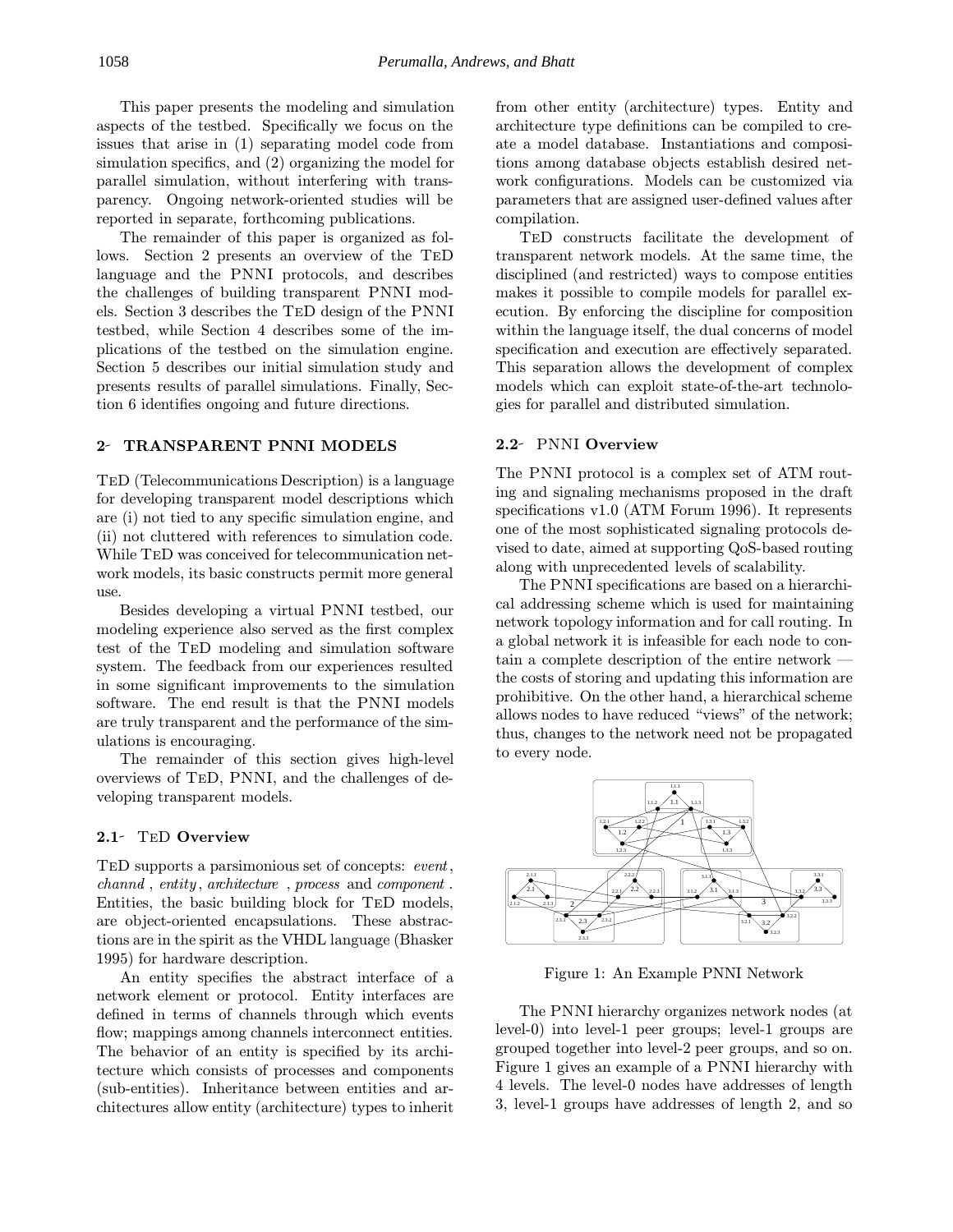on (there are no constraints on the number of nodes in each peer group). The entire network is a level-4 group (with an empty address).

Within every peer group, one member is elected as the peer group leader (PGL). Peer group leaders play a prominent role in establishing and maintaining the topology views for network nodes; they are not used for call routing. The role of each PGL is played by a network node, which we call the role playing physical node (RPPN). The RPPN of a PGL can be determined by recursively following PGLs down the hierarchy to a network node. All interactions conceptually within the hierarchy are carried out among the RPPN nodes in the network.

According to the PNNI specifications, each network node must have complete knowledge of the nodes and edges within its level-1 peer group. This is achieved by having each node flood its information within its level-1 peer group. For higher levels,  $\ell > 0$ , level- $\ell$  RPPNs of PGLs that are part of the same level- $(\ell+1)$  peer group exchange aggregated information via routing control channels (RCCs) established by the call setup mechanisms.

Finally, the aggregated information received by the RPPN of a level- $\ell$  PGL is sent to the network nodes below it in the hierarchy. The exchange of topology information is carried out using short Hello messages and longer PTSE messages. The topology information that is gathered and maintained continually at each node is used in the distributed routing protocols for call admission, call setup and call teardown. This information is periodically updated during network operation. The effect of the hierarchy is that each node has detailed information about nearby nodes but only approximate information about more distant nodes.

#### 2.3 Modeling and Simulation Challenges

The PNNI protocols are challenging, both for modeling and efficient parallel execution. Section 4 describes how the following challenges were met within the TeD – GTW system.

Recursive layer dependencies. The conventional "layered" approach to modeling network element behavior is inadequate to express the complex behavior of the PNNI nodes. For example, establishing the hierarchy requires that RCCs be set up; this requires call routing and admission which, in turn, depends on the hierarchy being set up. This requires that the modeling framework support recursive dependencies.

Complex model behavior. PNNI node behavior involves complex timing, ordering and synchronization of protocol messages. The informal description of the protocol functions in the PNNI draft specification illustrates this complexity, with several timers, decisions and assumptions. The challenge was to formulate these interactions within the TeD discipline, compromising neither the transparency of the TeD model nor the efficiency of the parallel execution.

Complex and large states. PNNI nodes contain large amounts of state information that change in unpredictable ways. The state information itself is complex, and requires modeling support for transparent processing. The large state size requires incremental state saving techniques in the context of optimistic parallel simulation. Indeed, we had to incorporate a transparent incremental state saving facility within the Georgia Time Warp (GTW) system.

Complex communication patterns. In typical PNNI networks, there are several classes of interaction for configuration discovery, topology exchange, call setup, data transfer, and so on. Moreover, the interaction of a node with its neighbors varies with the type of the neighbor and the class of the interaction. The communication patterns are complex and unpredictable. To further aggravate the situation, typical networks (such as the one used in our study) are difficult to partition; this creates hurdles for load balancing for efficient parallel simulation.

Variability in event size and processing. Event sizes vary considerably with type. For example, Hello packets are considerably smaller than PTSE packets. This variation is important because parallel simulators typically fix event sizes for efficient memory management; forcing all events be the size of the largest event lowers performance because of the overhead of memory copying. Similarly, the computation performed by a PNNI node on receiving a message (event processing) varies with the type of the message. It is important that load balancing mechanisms for parallel simulators not assume uniform costs for event processing.

Complexity of development process. In developing complex simulation models, facilities for automatic checks of model correctness are indispensable. For example, "assertions" are a common technique by which pre-conditions and post-conditions are specified in the models, which are automatically verified at run-time by the simulator, and the simula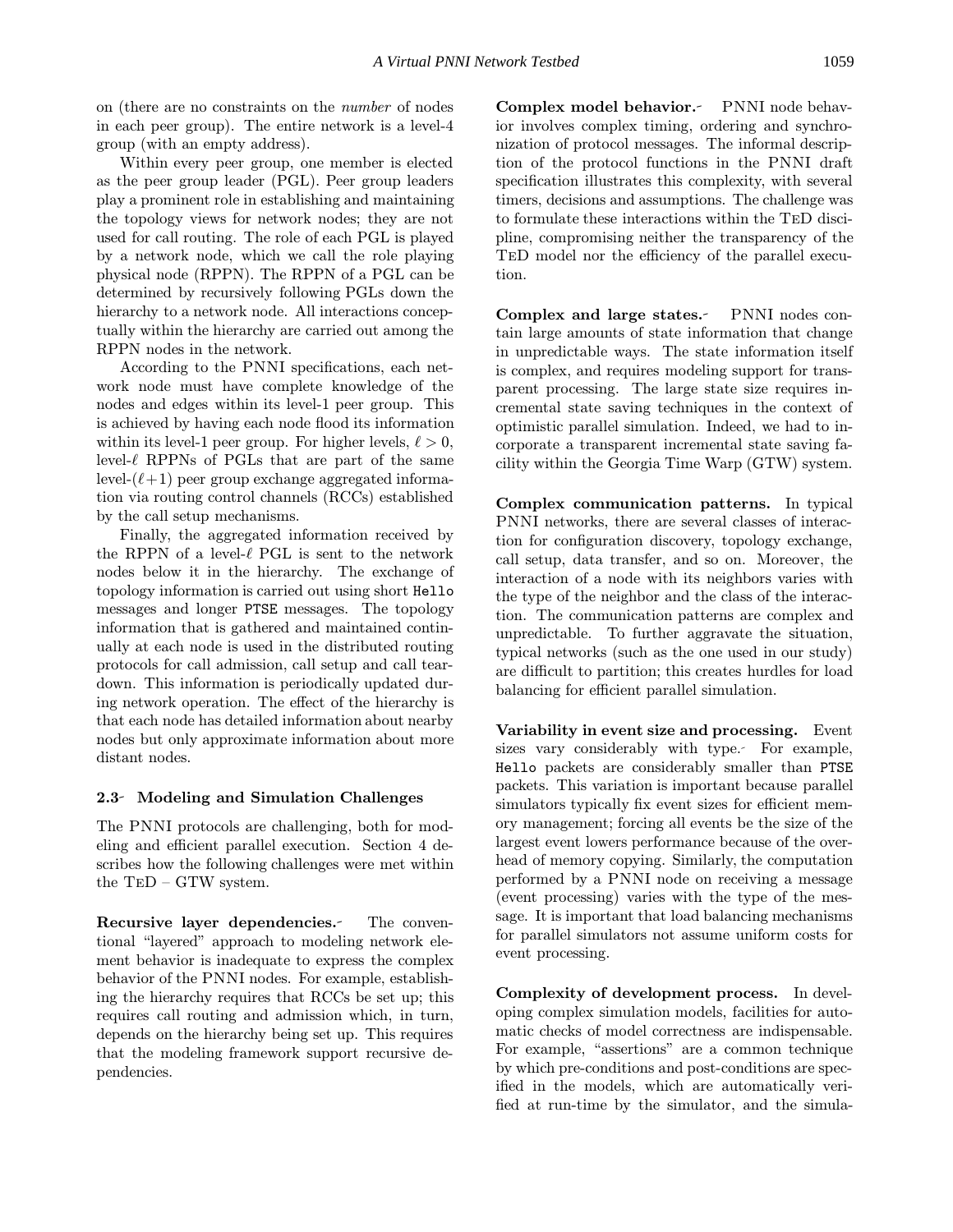tion halted upon the detection of the first assertion violation. In the context of optimistic parallel simulations, however, transient erroeneous conditions may be caused due to optimistic processing, in addition to non-transient modeling errors. Generalized correctness checking techniques in the modeling systems are thus needed.

## 3- PNNI MODELS IN TED

Each PNNI node is modeled as a TeD entity. The entity interface, shown in Figure 3, conists of (i) a parameterized array of channels, one for each ATM link to a neighboring node, and (ii) a user channel for the local point of attachment of a user node. The channel types in the array correspond to messages in the PNNI protocol between PNNI nodes. The user channel type includes messages that deal with network services in terms of switched virtual circuit (SVC) setup and teardown. An arbitrary PNNI network configuration can be built by instantiating one entity per network node and connecting channels appropriately.



Figure 2: TeD Entity Interface of a PNNI Node

As outlined in Section 2, each node participates in establishing the PNNI hierarchy and possibly acting as the PGL for multiple levels within the hierarchy, in periodic exchange of topology information, and in call admission and routing. The corresponding behavioral specification of a PNNI node in TeD partitions nicely into the linear inheritance hierarchy shown in Figure 3.a. Figure 3.b shows the components of the PNNI node architecture and the inheritance among these components.

When an event appears on one of the channels in the array, it is processed by the SVCService architecture. The SVCService architecture models link-to-SVC and SVC-to-link mapping services, so that messages are identified by SVC name rather than link identifiers. Depending on its type, the received message is forwarded to one of three architectures: TopologyMaintenance, RoutingService, or

UserService.

The TopologyMaintenance architecture inherits from the SVCService architecture and models the PNNI topology maintenance protocols using the SVC service. It models PGL instantiation and PGL communications, and builds and maintains the topology database over time for the node as well as for every PGL for which the node is an RPPN.

The RoutingService architecture inherits from the TopologyMaintenance architecture, thus inheriting the topology database maintenance behavior. It adds the call admission and routing algorithms to service SVC setup requests coming from the neighboring nodes, or from user nodes, or from the TopologyMaintenance processes themselves.

The UserService architecture inherits from the RoutingService architecture, thus inheriting the entire PNNI protocol functionality for a node. To the functionality, it adds the SVC setup, teardown, and data transfer services for user nodes.

## 4 EXPERIENCES

In this section, we discuss our approach to the challenges outlined in Section 2.

Recursive Layer Dependencies. The mutually recursive dependence between topology maintenance and routing service is resolved by using an internal channel (RCCREQ) in the TopologyMaintenance architecture (see Figure 3.b). This channel is used by the TopologyMaintenance architecture to forward SVC setup requests. The inheriting architecture, RoutingService, caters to these requests coming on the internal channel. Similarly, the routing service architecture caters to SVC setup requests originating from the UserService architecture that arrive on another internal channel (LOCREQ) dedicated for that purpose.

Section 2 mentioned the recursive dependence between topology database maintenance and signaling in the PNNI protocol. For auto-configurability, the dynamic formation of the peer group hierarchy requires the dynamic set up of SVCs between PGLs. But, at the same time, the signaling support that is required for setting up the SVCs depends on the formation of the peer group hierarchy in the first place.

Two facts underlie this recursion: (1) the SVCs between neighboring nodes at level-0 are permanent virtual circuits that are set up at boot time, and (2) the formation of the hierarchy up to level  $i$  is necessary and sufficient for the establishment of SVCs between PGLs at level  $i + 1$ . The first fact is easily modeled by proper initialization of node parameters. The second is used during the hierarchy formation.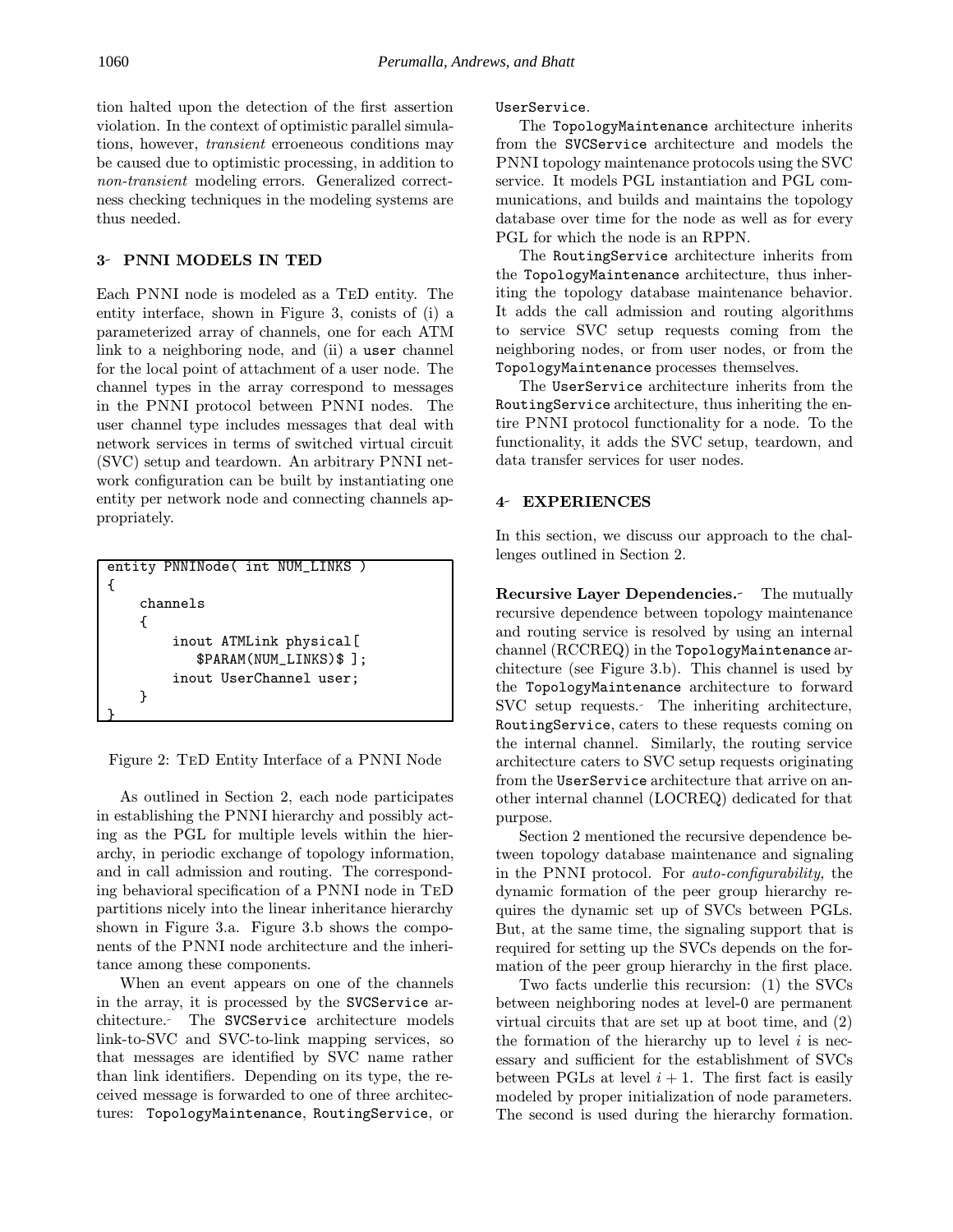

Route Service Arch User Service Arch Topology Arch SVC Service Arch

PNNI Node Entity

a. Entity and Architecture Hierarchy



b. Internal Compositional View of Architectures

Figure 3: Illustration of PNNI Node Model Organization in TeD

We have addressed the problem of modeling this recursion using a combination of two solutions.

First, we generalized the format of the SVC setup requests by not requiring that the destination of an SVC setup request be a complete ATM address. When the destination address is specified as a partial address, we instead require that it correspond to a peer group address which is then interpreted to be the RPPN corresponding to the PGL of that peer group. (A full destination address trivially corresponds to the level-0 PGL of the destination peer group, which is the same as the RPPN address of the destination node.) This generalized specification of SVC destination enabled us to develop a single model for routing services which services both user-initiated requests (which specify full destination addresses) as well as internally generated requests (which specify partial destination addresses for RCCs between PGLs) for SVC setup.

Second, we modeled the recursive interaction between topology maintenance architecture with the generalized routing service architecture. This was done using TeD's internal channel feature that allows, among other things, for an inherited architecture's processes to send events on an internal channel to be processed by the processes of its inheriting architecture. Thus, an internal channel, RCCREQ, is used for such communication between TopologyMaintenance architecture and RouteService architecture. Whenever a PGL at level  $i + 1$  is elected in a group at level i, the current topology database at the RPPN corresponding to the PGL contains sufficient information to discover the (partial) addresses of the new PGL's neighbors. SVCs must be setup between this PGL and its neighbors. For this, SVC setup requests are forwarded by the TopologyMaintenance architecture down the RCCREQ internal channel, which are received and serviced by the RouteService architecture. For its part, the routing service makes use of the current topology database maintained by the TopologyMaintenance architecture (the database is directly accessible because of inheritance). As mentioned previously, the database contains just sufficient information at that point in time to service the current SVC requests to the destination PGLs. Thus, dependency of the TopologyMaintenance architecture on the routing service is resolved using an internal channel, whereas the dependency of the RouteService architecture on the availability of the appropriate topology database information is resolved by means of access to such information through inheritance.

Complex Model Behavior- The complexity of PNNI protocols appeared to demand richness and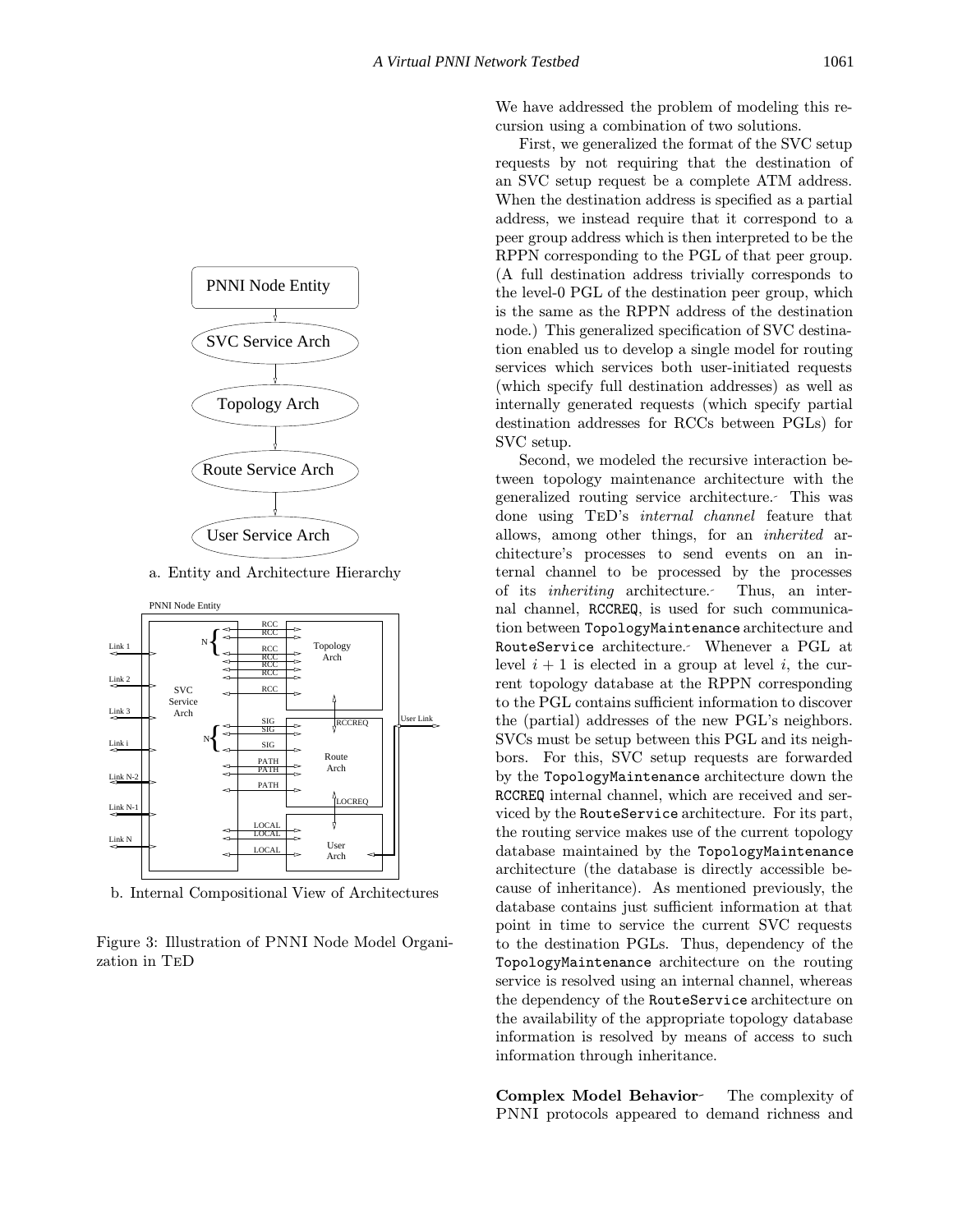power from the modeling language, such as arbitrarily nested synchronization points, and timer services. In the simulation community, such expressive power is generally recognized as corresponding to processoriented simulations. Furthermore, it is generally accepted that event-oriented simulations, which hold lesser expressive potential, can be more efficiently implemented than process-oriented simulations. TeD attempts to strike a balance between the expressive power and efficiency of execution associated respectively to the two simulation approaches by supporting quasi processes. These are processes in which simulation-time can be advanced only in the "main body" of the process. In fact, in the version of TeD we used for PNNI modeling, the restriction was more stringent in that wait statements are not allowed to appear under conditional and looping statements, but rather appear only as the "top-level" statements in the processes. The TeD compiler is capable of translating the quasi-process descriptions into eventoriented simulations with zero stack overheads, thus achieving the associated efficiency.

The challenge was to specify the PNNI protocols under the quasi-process model supported by TeD. To our surprise this turned out to be quite natural, and the protocols were modeled in an elegant manner despite the restrictions. This gives us confidence that tradeoffs between expressive power and efficiency can be settled well in many applications.

Large and Complex State Each PNNI node contains a large amount of state information — Topology Database for potentially hundreds of nodes, SVC mapping information for (potentially thousands of) SVC's, link state information for (potentially dozens of) ATM links, and so on. In response to this need we developed the Transparent Incremental State Saving (TISS) facilities of TeD for managing such large state in a transparent manner. As we have witnessed, this makes it possible to develop TeD models without any knowledge of the underlying TISS method or GTW simulation engine.

In essence, we use object-oriented class definitions that perform simulation-specific functions, but in a transparent manner. For example, NodeAddress is a class that provides the functionality to manage node addresses. Internally, it is modeled as an array of INT, each element of which is a transparent implementation of an incrementally state-saved object. Due to the overloaded assignment operators predefined by TeD over INT types, no additional simulationspecific primitives appear in the model code, resulting in transparent model code that is oblivious to implementation details.

**Processor Mapping-** Since, in general, automatic load balancing is very hard, TeD provides facilities for user-defined mappings. We tried three different schemes for mapping PNNI nodes to processors: a simple round-robin scheme, a second based on balancing node degrees, and a third which partitioned the PNNI hierarchy with few cross-edges. As expected, the third scheme performed the best. The first two schemes suffered considerable roll-backs with consequent poor processor utilization.

In general, we observed that the group-based algorithm is far superior to the degree-based algorithm, when the number of processors does not exceed the number of groups. This is expected since nodes communicate with neighbors that are members of the same peer group more often than with other neighbors. Also, the greater the number of groups, the greater the number of processors that can be used while still sustaining a good level of speedup. This leads us to believe that near-linear speedup is possible on larger PNNI networks with hundreds of groups.

Event Size Reduction. The effect of large size of some infrequent events is mitigated using datacompression techniques. The data of the class variables contained in the large events were compressed before sending the event, and uncompressed into class variables of the event upon receiving the event, just before processing it. We observed compression factors between 2 and 3, thus reducing the maximum event size significantly, thereby improving the performance. We found that the occasional compression/uncompression operations do not constitute any significant overheads compared to the average event processing granularity.

Unfortunately, the preceding technique does not constitute a completely satisfactory solution for simulating PNNI networks of very large size. This is because of the possibility that the PTSE and/or the SVCSetupRequest events can grow linearly with the size of the largest peer group, which implies that event data compression may not be sufficient. We are exploring other solutions, such as splitting the event into smaller-sized events. However, the most elegant solution appears to be one in which the underlying simulator supports variable-sized events, such that the large size of one infrequent event does not affect the performance of managing every single event during the simulation.

Problems with Optimistic Computation To solve the problem of resolving transient and nontransient errors during optimistic parallel simulations, TeD provides a special macro, POT ERR()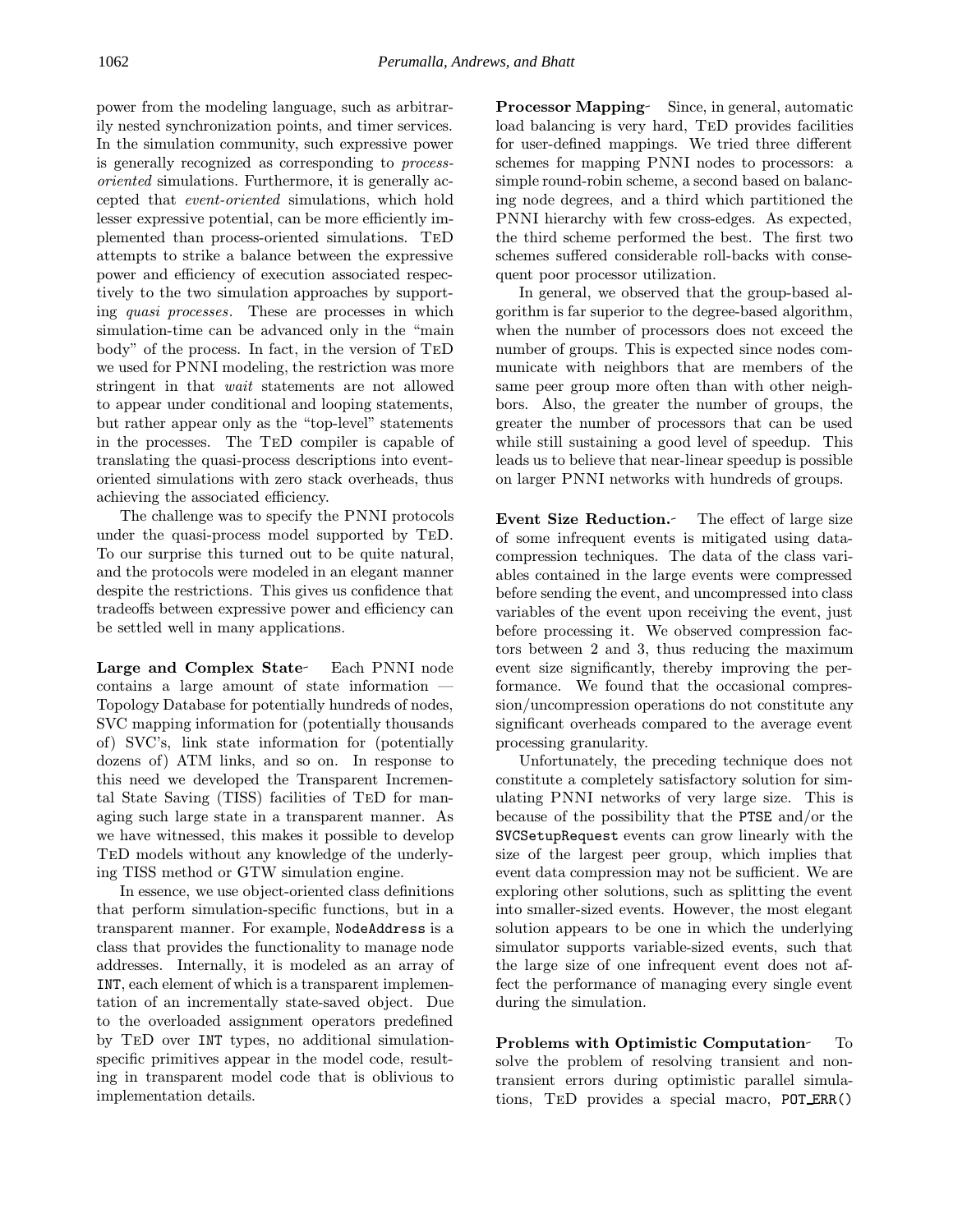("potential error"), that is used in the model to signal a potentially erroneous condition. If the error is a result of optimistic processing, the condition gets rolled back appropriately, and the macro will have null effect. However, if the error was indeed due to a modeling/programming error, an error report is generated by TeD upon the termination of the simulation.

In the process of developing the PNNI models we found that an integrated correctness-checking facility is absolutely essential both to debug as well as to gain confidence in the correctness of the model execution when simulated *in parallel* using a risky and aggresive style of optimistic simulator (such as GTW).

#### 5- SIMULATION STUDY

We have simulated sample PNNI network configurations, with client and server user nodes stochastically generating requests for call setup and teardown. The results show that we can simulate thousands of successful call setup requests per minute of wall-clock time, for a PNNI network containing 200 nodes.

Simulation runs were performed on the example network configuration containing 200 nodes and over 300 edges. A user node, containing an SVC client and an SVC server, is attached to each PNNI node. Each client chooses a server at random and requests an SVC connection to it. The client uses a scheme that favors servers closer to it within the hierarchy, with decreasing bias for nodes further away in the hierarchy.

A call connection can fail for two reasons: if the destination server is unreachable (the network is still "booting up"), or if no path with sufficient capacity is available. When a connection succeeds, the SVC has been setup, and data can be sent over that SVC. Each client uses an exponentially distributed intercall time with mean 1.0, and pareto-distributed hold time with mean 1.0 and  $\alpha$  value of 1.2. At the end of a call hold time, the SVC is disconnected, which tears down the SVC across the network. (All constants described above can be customized easily on a per client/server basis.)

The performance results are tabulated in Table 1. The speedup against sequential execution of the model is depicted in Figure 5. The total simulated time is 200 units; of this, the initial network setup time is 150 units, the total number of successful SVC requests is approximately 10,000, and the total number of failed SVC requests is approximately 300, giving a total of about 10,300 SVC requests. The work load corresponds to nearly half-million discrete events that are simulated. The simulations were performed on a 167MHz UltraSparc with more than 10 processors and 1GB main memory.

Table 1: Simulation Results on a 200-node, 307-edge Network ( $\gamma$  is Event Rate in Events/Second;  $\rho$  is Percentage of Simulation Efficiency; Time is in Seconds)

| $\rm \#PE's$ | $\gamma$ |     | <b>Time</b> | Speedup |
|--------------|----------|-----|-------------|---------|
|              | 345      | 100 | 1352        | 1.00    |
| 2            | 635      | 92  | 714         | 1.89    |
| 3            | 890      | 86  | 499         | 2.71    |
| 4            | 1132     | 82  | 388         | 3.50    |
| 5            | 1360     | 78  | 318         | 4.25    |
| 6            | 1435     | 69  | 284         | 4.80    |
| 7            | 1513     | 62  | 259         | 5.22    |
| 8            | 1464     | 53  | 256         | 5.30    |



Figure 4: Simulation Speedup on the 200-node Network

In Table 1, the third column is the percentage of events processed that were not the result of a rollback. As the number of processors increases, we observe a rapid increase in the number of rollbacks. We also see in Figure 5 that, as the number of processors increases the speedup is linear at first, and then flattens out. We believe this is caused by the fact that when the number of PNNI nodes per processor goes below a threshold, rollbacks become frequent. We observed this behavior with smaller networks, when the performance flattened out at 3 processors. This leads us to believe that very large networks can be simulated with linear improvements with moderate numbers of processors.

#### 6- ONGOING WORK

We intend to extend the current models to be faithful to the full PNNI specifications. Some of the new features will include failure handling, PGL election,